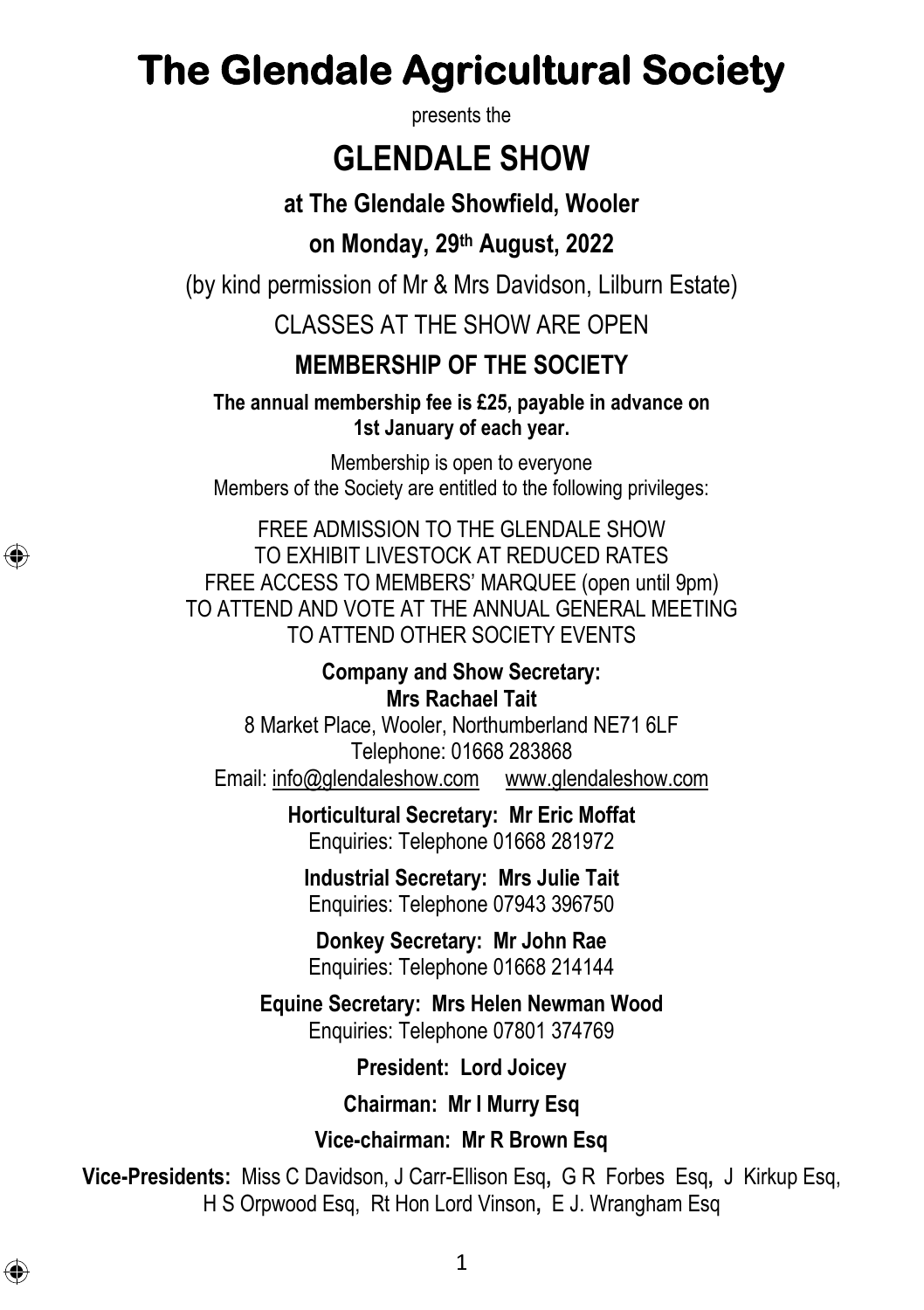# **GLENDALE SHOW 2022**

Featuring:

# **HORSE AND PONY & DONKEY CLASSES SHEEP, CATTLE & DAIRY GOAT CLASSES HORTICULTURAL AND INDUSTRIAL CLASSES COMPANION DOG SHOW (entry on the day)**

Attractions:

**Atkinson Action Horses The Sheep Show Falconry Display**

Trade Stands • Craft Marquee • Speciality Food Marquee Countryside Marquee

> Fairground —Chainsaw Carving Children's Entertainment — Live Music

For general information, applications for stands, entries and memberships

**please contact: The Secretary 01668 283868 [info@glendaleshow.com](mailto:info@glendaleshow.com) [www.glendaleshow.com](http://www.glendaleshow.com/)**

 $\overline{\phantom{a}}$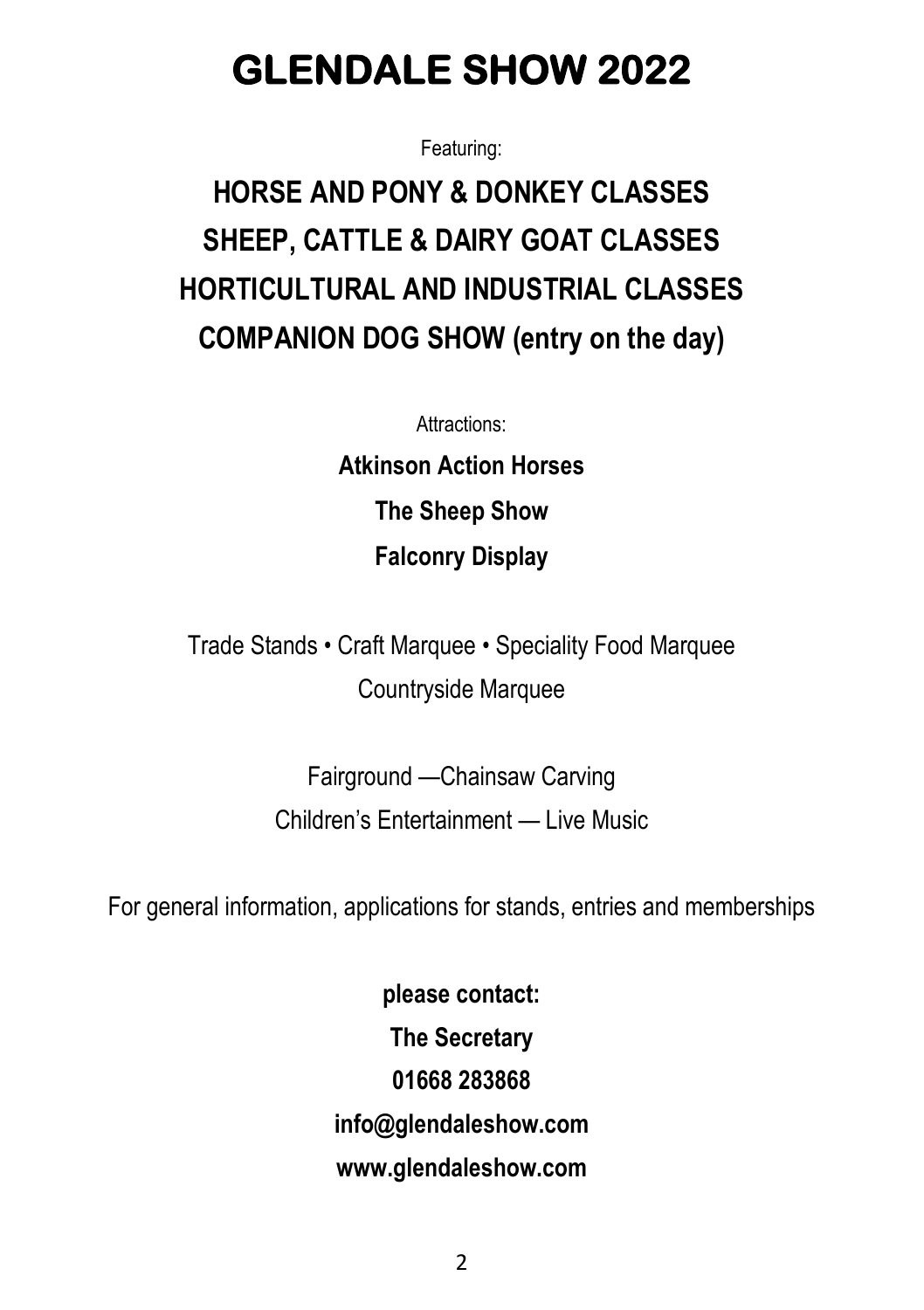# **Equine Judges**

**If you would like to become a member of the Glendale Agricultural Society this is £25 please add this on your entry or advise on your form that you are a member to enable us to check our members database**

| <b>ENTRY FEES</b>  | Classes 1-10                        | Non Members £10.00 |     |               | Members £8.00 |
|--------------------|-------------------------------------|--------------------|-----|---------------|---------------|
| <b>PRIZE MONEY</b> | Classes 1-10 (excluding 2)          | £15                | £10 | £5            |               |
| <b>PRIZE MONEY</b> | Class 2                             | £50                | £10 | £5            |               |
| <b>ENTRY FEES</b>  | Classes 11-43                       | Non Members £8.00  |     | Members £6.00 |               |
| <b>PRIZE MONEY</b> | Classes 11-43                       | £10                | £6  | £4            |               |
| <b>ENTRY FEE</b>   | Classes 44                          | <b>FREE</b>        |     |               |               |
| <b>PRIZE MONEY</b> | <b>Classes 44</b>                   | £10                | £6  | £4            |               |
|                    | <b>EQUINE - CONDITIONS OF ENTRY</b> |                    |     |               |               |

All Championship winners are offered to participate in the Grand Parade of Livestock scheduled around 2.30pm (please confirm time at Secretaries Marquee on the morning of the Show).

**Fully** Completed entry forms, together with the correct fees, must be received into the Show Office by the closing date on the Entry Form. **Substitutions and Nominations are not allowed**.

**Equine Flu** Horses must have been vaccinated to comply with the requirements of the primary course (1st vaccination and then 2nd vaccination between 21 – 92 days later), followed by the first booster (150 – 215 days) and all subsequent boosters. Horses may compete having received the primary course and prior to the first booster but not within 7 days of receiving a vaccine dose. Foals should be vaccinated for Equine Influenza at 6 months to commence their primary course. We urge all owners to adhere to strict biosecurity protocols at all times. Random checks will be carried out on the showground during the show.

**Health and Safety rules and regulations are to be observed by competitors whilst on the Showfield.**

- **Protective headgear must be worn at all times while mounted, whether or not a competitor, with harnesses correctly adjusted and fastened.**
- **All warning signs and Stewards' instructions are to be obeyed.**
- **To comply with safety regulations all vehicles on the show field must park as directed by Show Officials.**
- **Only competitors and handlers will be allowed to enter the collecting rings.**
- **Any animal not under control or considered to be distressed may be asked to be removed from the Showground. Judges have the authority to ask for the removal of any animal from the Show Ring**
- **No horse is to be left unattended while tied up outside the lorry/trailer.**
- **All Horses & Ponies must be 4 years or over (excluding in-hand classes)**
- **Riders in Hunter Classes 1-5 must be 15 years or over.**
- **No spurs in any Pony Classes or Best Combination. Whips/canes not to exceed 30".**
- **No children to be shown on a lead rein except in classes 11, 12, and 27**
- **Any class with three or less, only first prize money will be awarded. Rosettes to sixth place in all classes.**
- **Glendale Agricultural Society accepts no responsibility whatsoever for loss, injury or damage to any person, animal or property on the showground. The Society advises that competitors carry their own Public Liability Insurance.**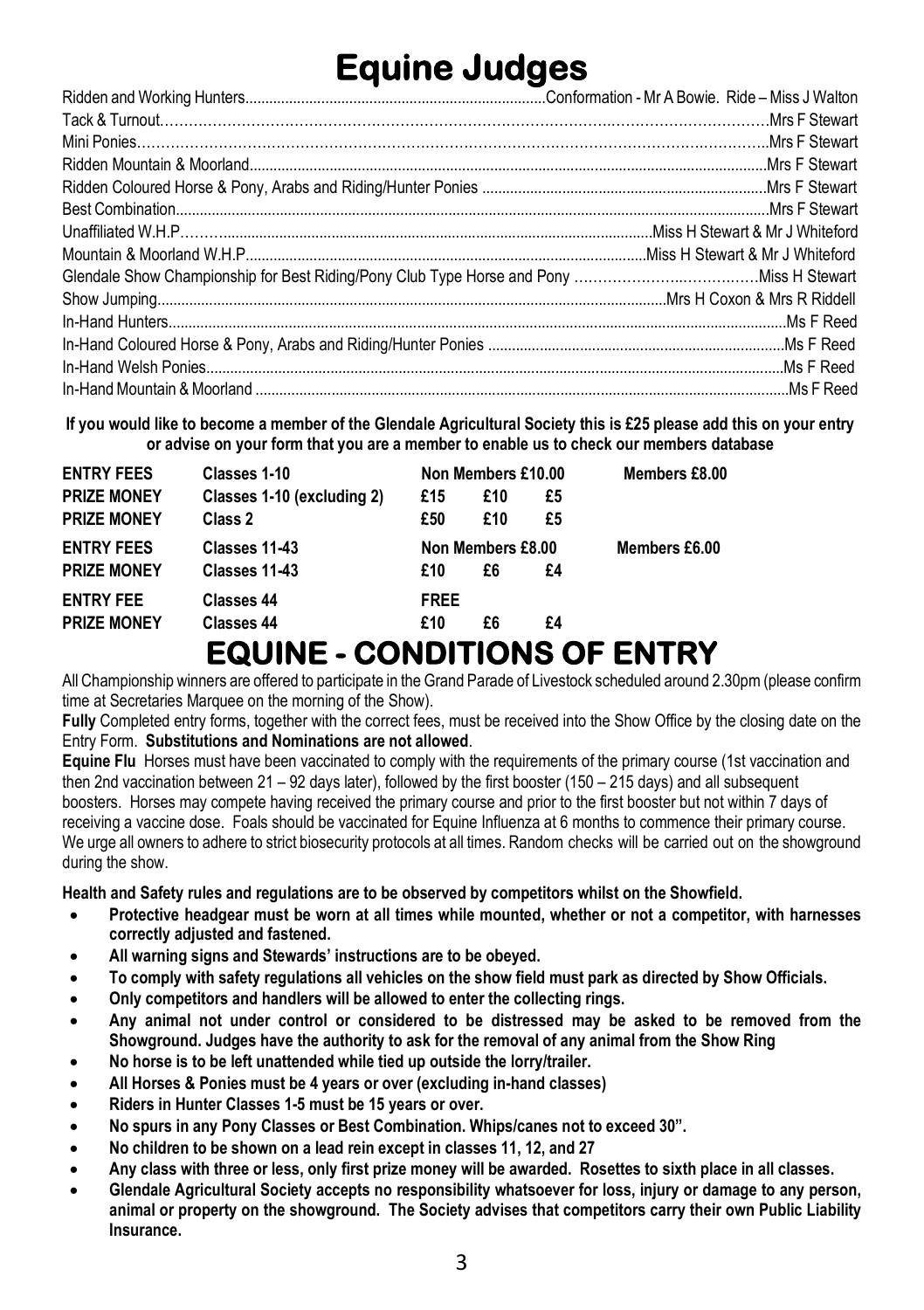### **EQUINE TIMETABLE**

#### **Please note new classes, timetable and layout**

**Classes will follow as soon as the ring is free and all timings are approximate.**  Please note – not all classes run in catalogue order. **PLEASE ARRIVE IN GOOD TIME FOR YOUR CLASS**

#### **MAIN RING**

| 8.00 | Novice Working Hunter (1) |
|------|---------------------------|
|      | Open Working Hunter (2)   |

- 10.30 Ridden Hunters (3-5) Ridden Hunter Championship
- 12.30 Overall Hunter Championship

#### **Approx**

16.15 Fancy Dress (44)

## **RING 1**

- Tack & Turnout (11)
- 9.00 Mini Pony Lead Rein (12) Mini Pony First Ridden (13) Championship
- 10.00 M & M Ridden Novice Small Breeds (14) M & M Ridden Novice Large Breeds (15) M & M Small Breeds Ridden (16) M & M Large Breeds Ridden (17) Championship
- 11.00 Riding/Hunter Pony Ridden (18) Coloured Ridden (19) Arab Ridden (20) Championship
- 12.30 Best Combination (21 & 23) Championship

#### **RING 2**

- 9.00 Unaffiliated WHP (24-27) Championship
- 11.00 M & M Novice WHP (28) M & M Open WHP (29) Championship
- 12.00 Glendale Show Championship for Best Riding/Pony Club Type Horse and Pony Qualifiers only (30 & 31)
- 14.00 Showjumping (32-35)

## **RING 3**

- In-Hand Hunters (6-10) Championship
- 9.30 In-Hand Riding/Hunter Pony (36) In-Hand Coloured (37) In-Hand Arab (38) Championship
- 11.00 In-Hand M & M Welsh Ponies (39 & 40) Championship
- 12.00 In-Hand M & M Small Breeds (41) In-Hand M & M Large Breeds (42) In-Hand M & M Youngstock (43) Championship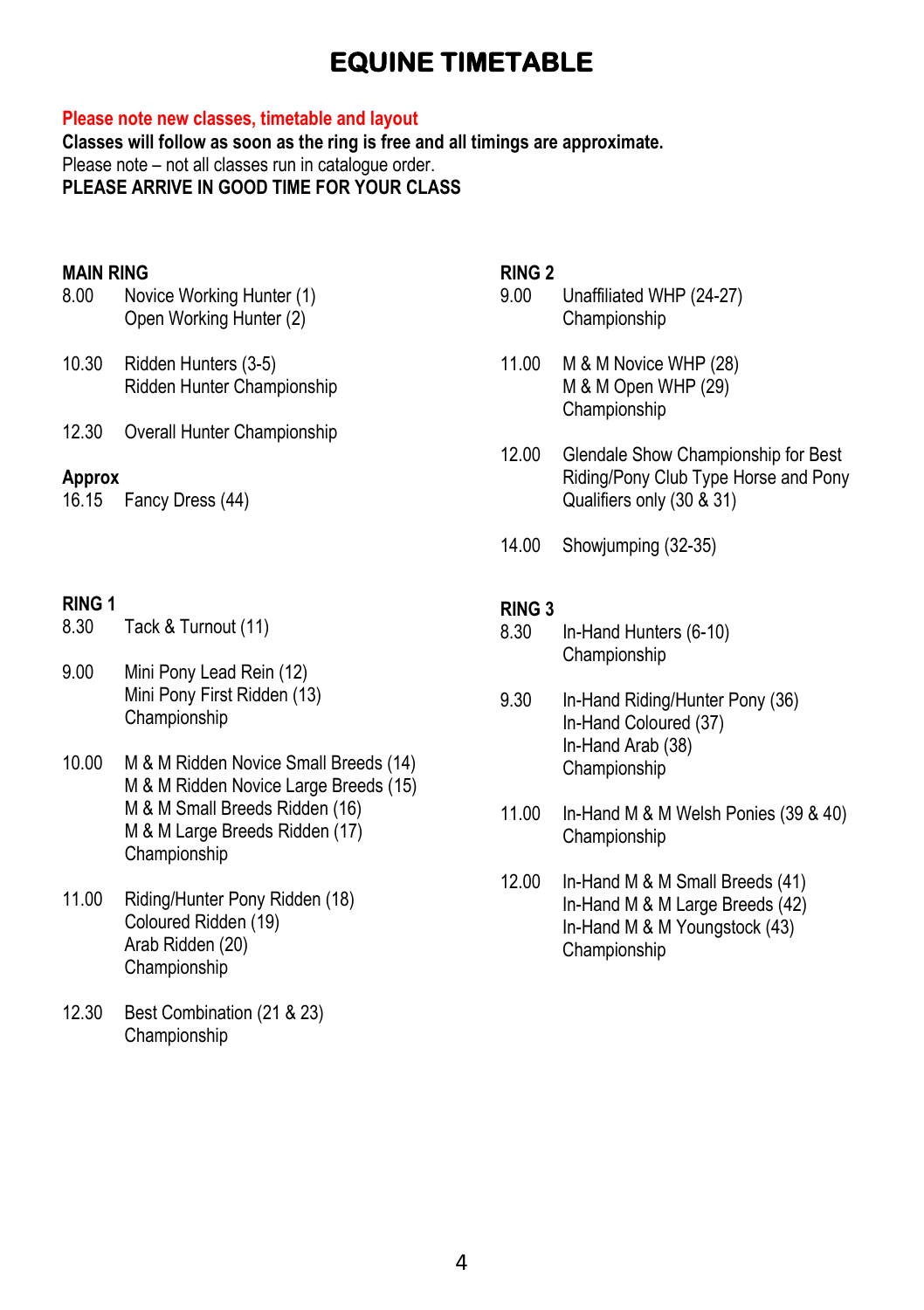#### **HUNTERS WORKING HUNTERS Judges: Conformation – Mr A Bowie. Ride – Miss J Walton**

#### **MAIN RING – 8.00am**

Horses to enter the ring in catalogue order

Exhibitors may enter 2 horses but must nominate one to go through to the second phase.

- **1. Novice Working Hunter**, exceeding 15hh. Jumps will not exceed 90cm. Entries in this class are not eligible for Class 2 and should not have won a novice class prior to 1st January 2019 or competed in BE 100 or above. The winner is not eligible for the Hunter Championship.
- **2. Open Working Hunter**, exceeding 15hh. Jumps will not exceed 110cm **£50 First Prize**

1st & 2nd prize winners from classes 2 to go forward for the **Overall Hunter Championship**

**Womble Memorial Perpetual Challenge Cup** donated by the late Mrs F Smith for the winner of class 2

#### **RIDDEN HUNTERS**

#### **Judges: Conformation – Mr A Bowie. Ride – Miss J Walton**

#### **MAIN RING approximately 10.30am**

- **3. Lightweight Hunter**, capable of carrying up to 13 stone (82.7 kgs).
- **4. Heavyweight or Middleweight Hunter**, capable of carrying over 13 stone (82.7 kgs).
- **5. Small Hunter**, exceeding 14.2hh, not exceeding 15.2hh.

**Championship -** 1st & 2nd prize winners from classes 3-5 to compete for the **West Percy Perpetual Challenge Trophy** donated by the late Lady Carr-Ellison. Champion and Reserve to go forward for the Overall Hunter Championship**. Milburn Perpetual Challenge Cup** donated by the late Captain A W Milburn for the winner of class 3 **Burdon Perpetual Challenge Cup** donated by the late Mrs A E Burdon for the winner of class 4 **Goodson Perpetual Challenge Cup** donated by the late Sir Alfred Goodson for the winner of class 5

#### **IN-HAND HUNTERS Judge: Mrs F Reed**

#### **RING 3 – 8.30am**

- **6. Brood Mare** with foal at foot.<br>**7 Foal** Colt or Filly produce of
- **7. Foal** Colt or Filly, produce of Mare in Class 6
- **8. Yearling** Colt, Filly or Gelding
- **9. 2 years old**, Filly or Gelding
- **10. 3 years old** Filly or Gelding

**Championship -** 1st & 2nd prize winners from classes 6-10- to compete for the **Sutherland Perpetual Challenge Cup** donated by the late Sir Arthur Sutherland. Champion and Reserve to go forward for the Overall Hunter Championship**. Bill Drummond Perpetual Challenge Trophy** donated by the Drummond Family for the winner of class 6

#### **OVERALL HUNTER CHAMPIONSHIP**

Champion and Reserve from the **Ridden Hunters**, Champion and Reserve from the **In-Hand Hunters** and 1st and 2nd Prizewinners from **Class 2** to compete for the Overall Hunter Championship. Overall Hunter Champion to receive the **Shaw Perpetual Challenge Trophy** donated by Mrs R Shaw.

**Overall Hunter Champion** to compete in the Main Ring for the Champion of Champions first prize £100

#### **TACK & TURNOUT Sponsored by Muckle LLP Judge: Mrs F Stewart**

#### **RING 1 – 8.30am**

**11. Tack & Turnout**. No Ridden Show Required, Judged on Turnout for Type and Cleanliness. Open to all ages including Lead Rein exhibitors

#### **MINI PONIES Judge: Mrs F Stewart**

#### **RING 1 approximately 9.00am**

**12. Leading Rein Pony**. Not to exceed 122 cm (12hh). Rider not to have attained their 9th birthday before 1st January of the current year. To be led by an attendant. Snaffle bridles only. Lead rein to be attached directly to the noseband.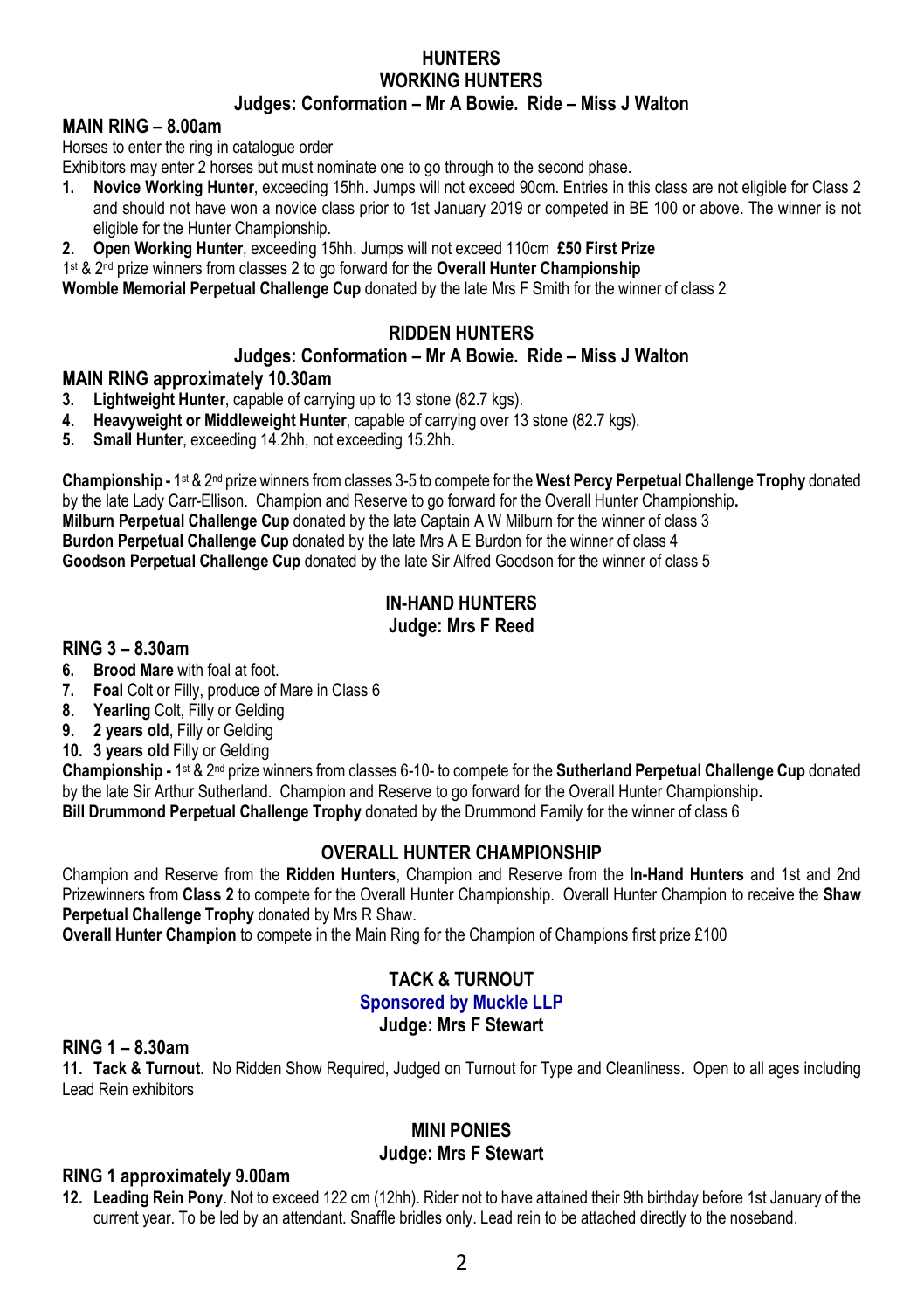**13. First Ridden Pony**. Not to exceed 128 cm (12.2hh). Rider not to have attained their 12th birthday before 1st January in the current year. To be shown in any suitable bridle.

**Championship** - 1st & 2nd prize winners from classes 12 & 13 to compete for the **Reddihough Perpetual Challenge Cup**  donated by the late Mr Eric Reddihough.

#### **RIDDEN MOUNTAIN AND MOORLAND Judge: Mrs F Stewart**

#### **RING 1 approximately 10.00am**

- **14. M & M Novice Ridden, Small Breeds**. Open to Registered Exmoor, Dartmoor, Shetland, Welsh A & B, mare or gelding. Rider any age. Not to have previously won a First Prize. Snaffle Bridles only.
- **15. M & M Novice Ridden, Large Breeds.** Open to Registered Connemara, Dales, Fell, Highland, New Forest, Welsh C & D, mare or gelding. Rider any age. Not to have previously won a First Prize. Snaffle Bridles only.

#### **Classes 14 & 15 may be amalgamated if insufficient entries are forward.**

- **16. M & M Open Ridden Small Breeds.** Open to Registered Dartmoor, Exmoor, Shetland, Welsh section A or B, stallion, mare or gelding. Rider any age
- **17. M & M Open Ridden Large Breeds**. Open to Registered Connemara, Dales, Fell, Highland, New Forest, Welsh C & D, stallion, mare or gelding. Rider any age

**Championship** - 1st & 2nd prize winners from classes 14-17 - to compete for the **Alexander Perpetual Challenge Cup** kindly donated by J M Alexander.

#### **RIDDEN PONY/HORSE/COLOURED/ARAB Judge: Mrs F Stewart**

#### **RING 1 approximately 11.00am**

⊕

**18. Ridden Riding Pony/Hunter Pony**. stallion, mare or gelding, rider any age

**19. Ridden Coloured Horse/Pony** stallion, mare or gelding, rider any age. Class maybe split on the day.

**20. Ridden Pure, Part Bred or Anglo Arab**, stallion, mare or gelding, rider any age

**Championship** - 1st & 2nd prize winners from classes 18-20 to compete for the **Ing Perpetual Challenge Trophy** donated by Mrs J Givens

**Taymora Perpetual Challenge Trophy** donated by Mrs T Whiting for the best Angelo or Part Bred Arab in class 20

#### **BEST COMBINATION Judge: Mrs F Stewart**

#### **RING 1 approximately 12.30pm**

Classes 21 & 23 to be judged on Turnout, Riding and Manners – No Jumping.

- **21.** Ponies exceeding 14hh, not to exceed 15hh. Rider not to have attained their 20th birthday on 1st January of the current year.
- **22.** Ponies exceeding 13hh, not to exceed 14hh. Rider not to have attained their 17th birthday on 1st January of the current year.
- **23.** Ponies not exceeding 13hh. Rider not to have attained their 14th birthday on 1st January of the current year.

**Championship** - 1st & 2nd prize winners from classes 21-23 to compete for the **Lambton Perpetual Trophy**.

#### **UNAFFILIATED WORKING HUNTER PONIES Judges: Miss H Stewart & Mr J Whiteford**

#### **RING 2 - 9.00am**

Horses to enter the ring in catalogue order

- **24.** Ponies exceeding 14hh, not to exceed 15hh. Rider not to have attained their 20th birthday on 1st January of the current year. Maximum height of fences 90cm
- **25.** Ponies exceeding 13hh, not to exceed 14hh. Rider not to have attained their 17th birthday on 1st January of the current year. Maximum height of fences 70cm.
- **26.** Ponies not exceeding 13hh. Rider not to have attained their 14th birthday on 1st January of the current year. Maximum height of fences 60cm.
- **27.** Leading Rein. Ponies not exceeding 12hh. Rider not to have attained their 9th birthday on 1st January of the current year. Maximum height of fences 30cm

**Championship** - 1st & 2nd prize winners from classes 24-27 to compete for the **Turnbull Perpetual Challenge Cup** donated by D T Turnbull Esq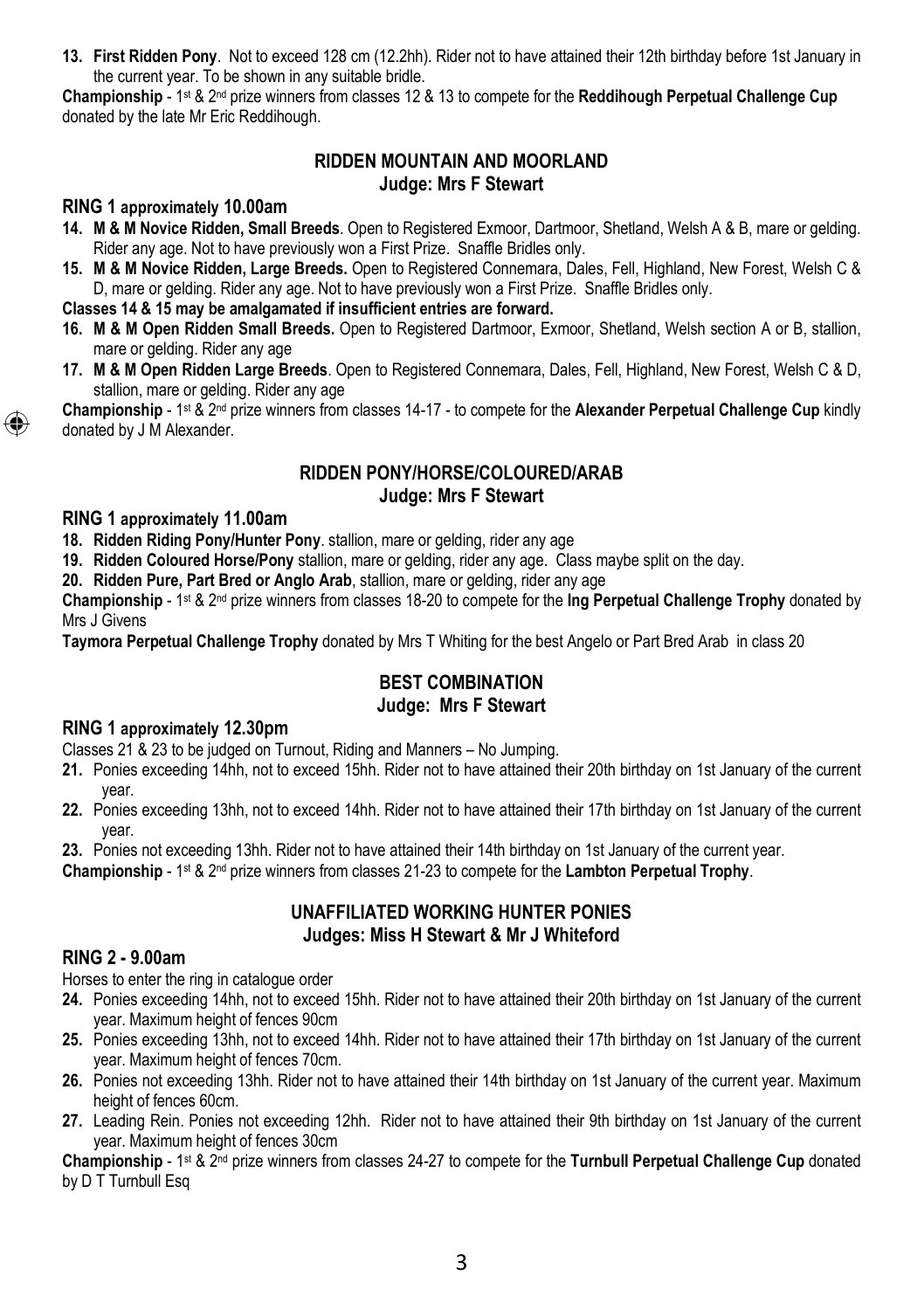#### **MOUNTAIN AND MOORLAND WORKING HUNTER PONIES Judges: Miss H Stewart & Mr J Whiteford**

#### **RING 2 approximately 11.00am**

- **28. M & M Novice WHP**. Stallion, Mare or Gelding, pure bred & registered in their respective Breed Society Stud Book. Mixed height. Not to have won a WHP class prior to 1st January 2017. Small Breeds to jump first. Snaffle Bridles only. Small Breeds not to exceed 60cm Large Breeds not to exceed 75cm
- **29. M & M Open WHP** Stallion, Mare or Gelding, pure bred & registered in their respective Breed Society Stud Book. Mixed height, Large Breeds to jump first. Small Breeds not to exceed 70cm Large Breeds not to exceed 80cm

**Championship** - 1st & 2nd prize winners from classes 28 & 29 to compete for the **Oliver Twist Perpetual Shield** donated by Mrs M McWilliams

#### **CHAMPIONSHIP FOR BEST RIDING/PONY CLUB TYPE HORSE AND PONY Judge: Miss H Stewart**

#### **RING 2 approximately 12noon**

#### **Qualifiers Only**

Combination will be required to do an individual show, no jumping.

- **30.** Best Riding/Pony Club type pony. 4 years or over, not exceeding 14.2hh (147cm), rider any age.
- **31.** Best Riding/Pony Club type horse. 4 years or over, exceeding 14.2hh (147cm), rider any age.

#### **SHOW JUMPING Judges: Mrs H Coxon & Mrs R Riddell**

#### **RING 2 – not before 2.00pm**

Competitors please declare to the Ring Steward before the start of the class. No Lead Reins

**32.** Maximum Height of Fences in the First Round 60 cms, *Special Rosette for highest placed 10 year old or under*

**33.** Maximum Height of Fences in the First Round 70 cms

**34.** Maximum Height of Fences in the First Round 80 cms

**35.** Maximum Height of Fences in the First Round 90 cms

#### **IN HAND SECTION IN HAND PONY/HORSE/COLOURED/ARAB Judge: Ms F Reed**

#### **RING 3 approximately 9.30am**

**36. In Hand Riding Pony/Hunter Pony**, any age filly, mare or gelding not to exceed 153 cms at maturity.

**37. In Hand Coloured Horse/Pony**, any age, any sex.

**38. In Hand Pure, Part Bred or Anglo Arab**, any age.

**Championship** - 1st & 2nd prize winners from classes 36-38 to compete for the **Dorlyn Trophy** donated by Miss L Henderson**. Thompson Perpetual Challenge Trophy** donated by Thompson's Opticians, Alnwick for the Best Anglo or Part Bred Arab Brood Mare and Foal in Class 38

**Morton Perpetual Challenge Trophy** donated by Mr B Morton for the winner in class 38

#### **IN HAND WELSH PONIES Judge: Ms F Reed**

**RING 3 approximately. 11.00am**

**39. Registered Welsh Section A & B** any age, any sex.

**40. Registered Welsh Section C & D** any age, any sex.

**Championship** - 1st & 2nd prize winners from classes 39 & 40 to compete for the **Mynd Perpetual Challenge Trophy** donated by Mrs T Smalley

**Cabry Perpetual Silver Challenge Cup** for the winner of class 39

**Tybach Moonbeam Perpetual Memorial Trophy** donated by Mrs J Pringle for the best Section A in class 39

**Phillips Perpetual Challenge Cup** for the winner of class 40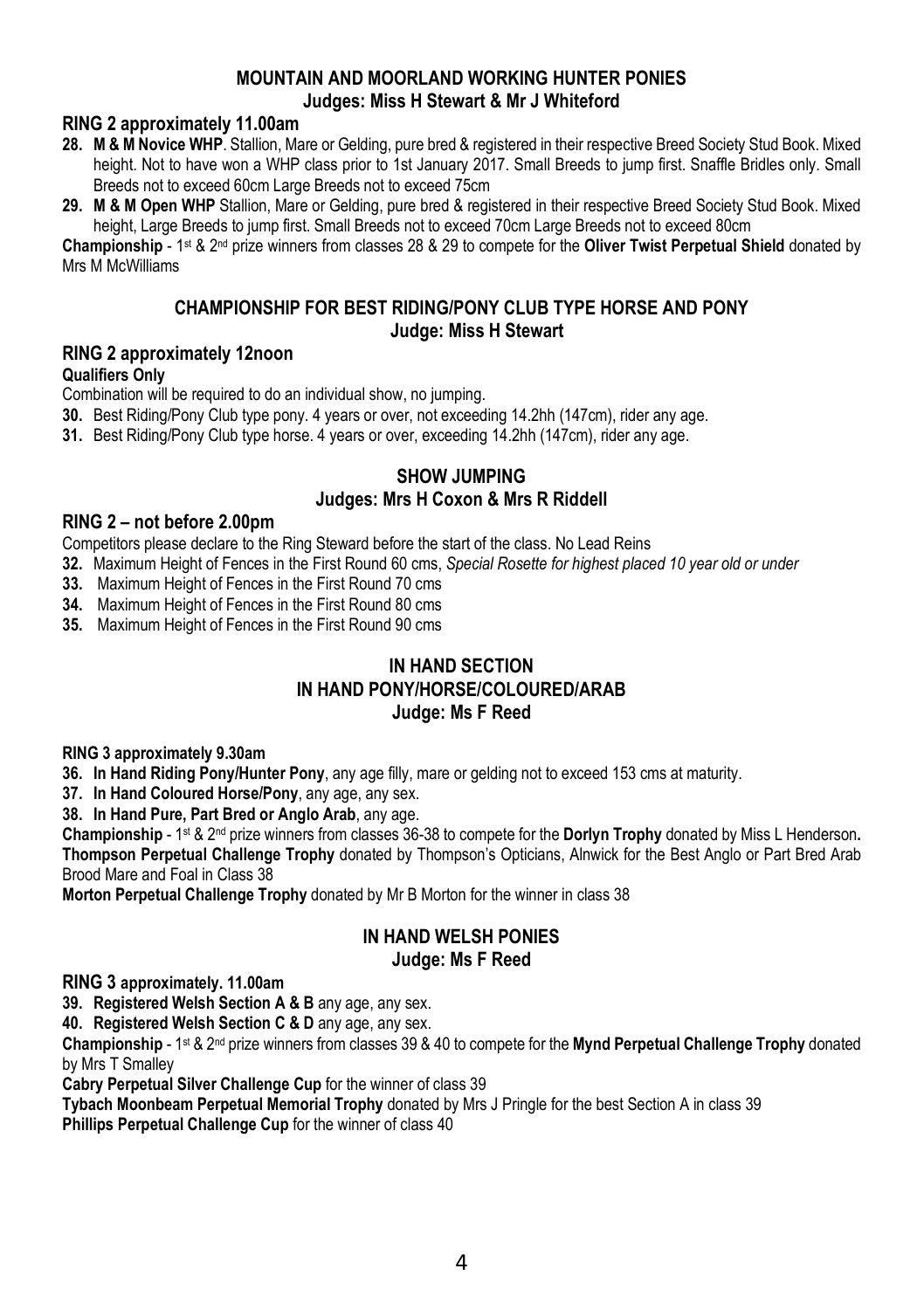#### **IN HAND MOUNTAIN AND MOORLAND Judge: Ms F Reed**

#### **RING 3 approximately 12noon**

These classes may be divided or amalgamated depending on entries.

**41. Registered Dartmoor, Exmoor, Shetland** 4 years and over, stallion, mare or gelding.

**42. Registered Connemara, Dales, Fell, Highland, New Forest** 4 years and over, stallion, mare or gelding.

**43. Registered Connemara, Dales, Dartmoor, Exmoor, Fell, Highland, New Forest, Shetland** colt, filly or gelding 3 y.o. and under.

**Championship** - 1st & 2nd prize winners from classes 41-43 to compete for the **Criban Perpetual Silver Challenge Cup**  donated by the late Mrs S Richards.

**Breamish Perpetual Silver Challenge Cup** donated by Mrs I Burrell for the best Dartmoor Pony between classes 41 & 43

#### **CHILDREN'S FANCY DRESS Judge: TBC**

#### **MAIN RING – approx 4.15pm**

⊕

Entry to Fancy Dress is FREE but please indicate class entered on Entry Form. **44.** Children's Fancy Dress – At least one pony to be ridden or led

**Kimmerston Perpetual Challenge Trophy** donated by Mr & Mrs D Jeffries to the winner of class 44